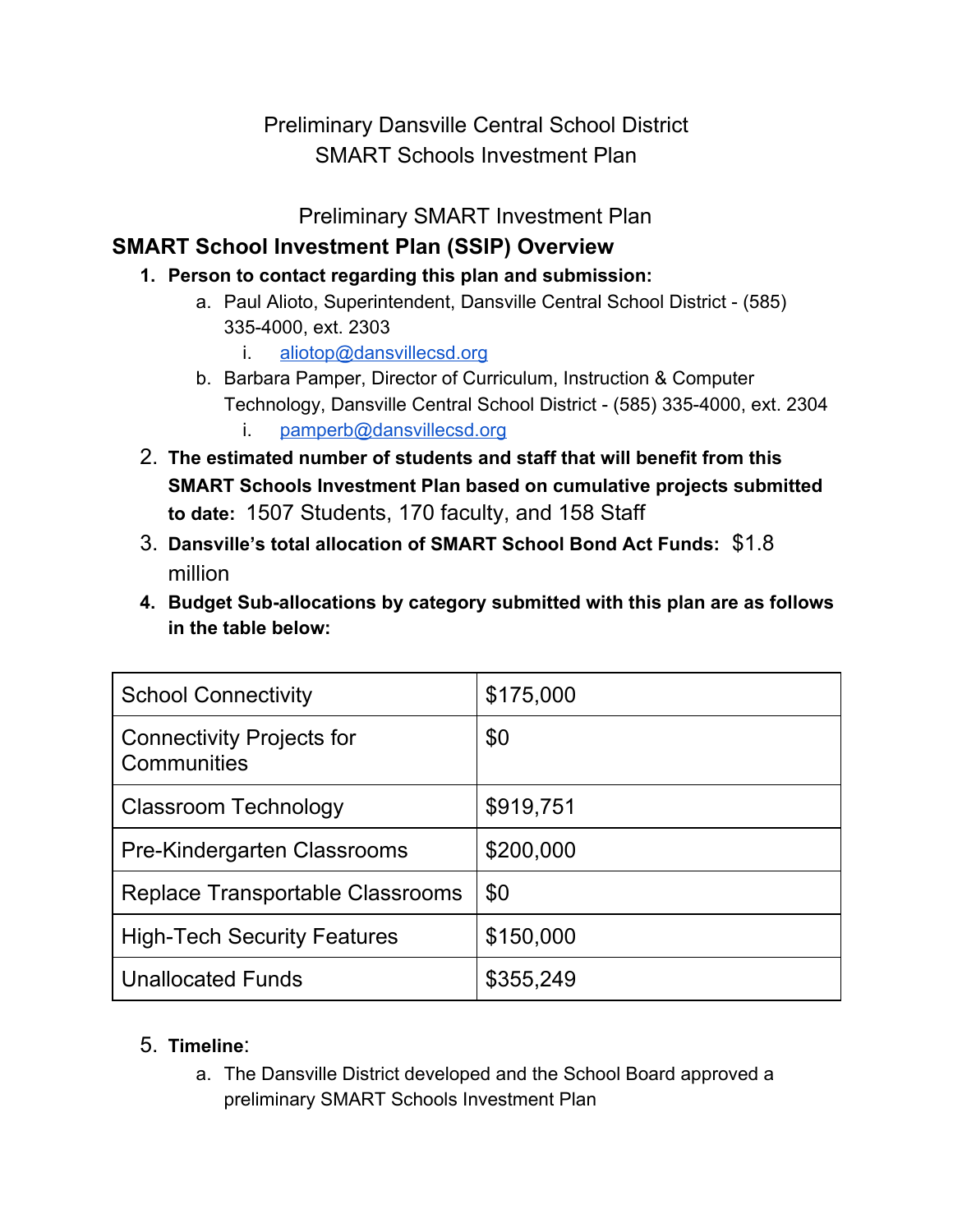- b. The Preliminary SMART Schools Plan (SSIP) was posted on the District Website for at least 30 days. The District included an address to which any written comments on the plan should be sent.
- c. The School Board conducted a public hearing that enabled stakeholders to respond to the preliminary plan. This hearing occurred as part of a normal Board meeting, and adequate notice was given.
- d. The District prepared a final plan for School Board approval and such plan has been approved by the School Board

# **School Connectivity:**

- **1. Briefly describe how intend to use SMART Schools Bond Act Funds for highspeed broadband and/or wireless connectivity projects in school buildings:**
	- a. With these funds we are seeking to bring connectivity to all parts of the district that weren't included in the previous capital project. We are also seeking to replace and upgrade Wireless Access Points as necessary.
- **2. Briefly describe the linkage between the District's Dansville CSD Technology Plan and the proposed projects. There should be a direct link between this question and the response to Part E, Question 1 of the SMART Technology Survey (Dansville Technology Plan)**
	- a. The Dansville District began a 1:1 Chromebook to student initiative in the fall of 2014. As stated in the Tech Survey, we thoroughly trained staff in the use of Google Apps for Education (GAFE) and Chromebooks, and in this current year, staff are using technology as appropriate to increase engagement and improve teaching and learning.
- **3. To ensure that district maximize the return on their investment in educational technology and devices, SMART Schools Bond Act funds used for technology infrastructure investments must increase the number of school buildings that meet or exceed the Federal Communications Commission minimum speed standard of 100 Mbps per 1,000 students. Please describe how you will use SSBA funds to meet this standard:**
	- a. We have met this standard for all instructional space. The additional equipment will bring wireless connectivity to all district sites.
- **4. If the District wishes to have students and staff access the Internet from wireless devices within the school building or in a close proximity to it, it must first ensure that it has a robust WiFi network in place that has**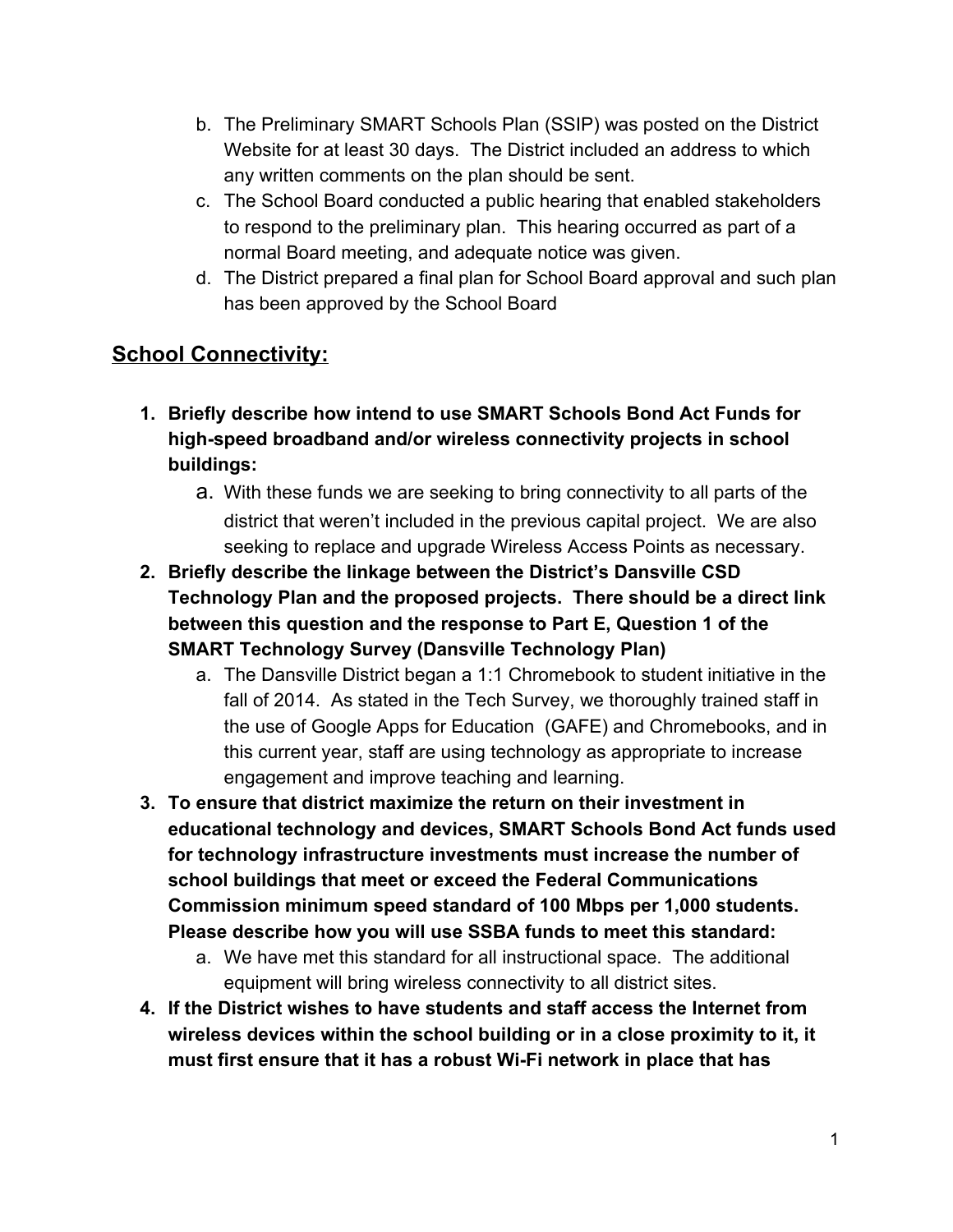**sufficient bandwidth to meet user demand. Please describe how you have quantified this demand and how you plan to meet this demand:**

- a. The IT Staff currently monitors the bandwidth usage in the District by taking random snapshots of it at different times during the day. Currently we average less than our allotment of bandwidth.
- 5. **Office of Facilities Planning will have to conduct a preliminary review of all capital projects, including connectivity projects. Project number:** N/A at this time, TBA
- 6. **Was your project eligible for an expedited review process? Indicate name and license number of the architect or engineer of record:** TBA
- **7. If you are submitting an allocation for School Connectivity complete this table. Note that the calculated Total at the bottom of this table must equal the Total Allocation for this category that was entered in the SSIP Overview overall budget:**

| <b>Network/Access Costs</b>                          | \$25,000  |
|------------------------------------------------------|-----------|
| <b>Outside Plant Costs</b>                           |           |
| <b>School Internal Connections</b><br>and Components | \$150,000 |
| <b>Professional Services</b>                         |           |
| Testing                                              |           |
| Other upfront costs                                  |           |
| <b>Other Costs</b>                                   |           |

## **Community Connectivity: N/A**

a.

## **Classroom Learning Technology:**

- **1. Describe how the devices intended to purchase and their compatibility with existing or planned platforms or systems:**
	- a. Expenditures for Classroom Technology fall under many categories designed to meet the divergent instructional technology needs to enhance teaching and learning of students and staff across all grade levels and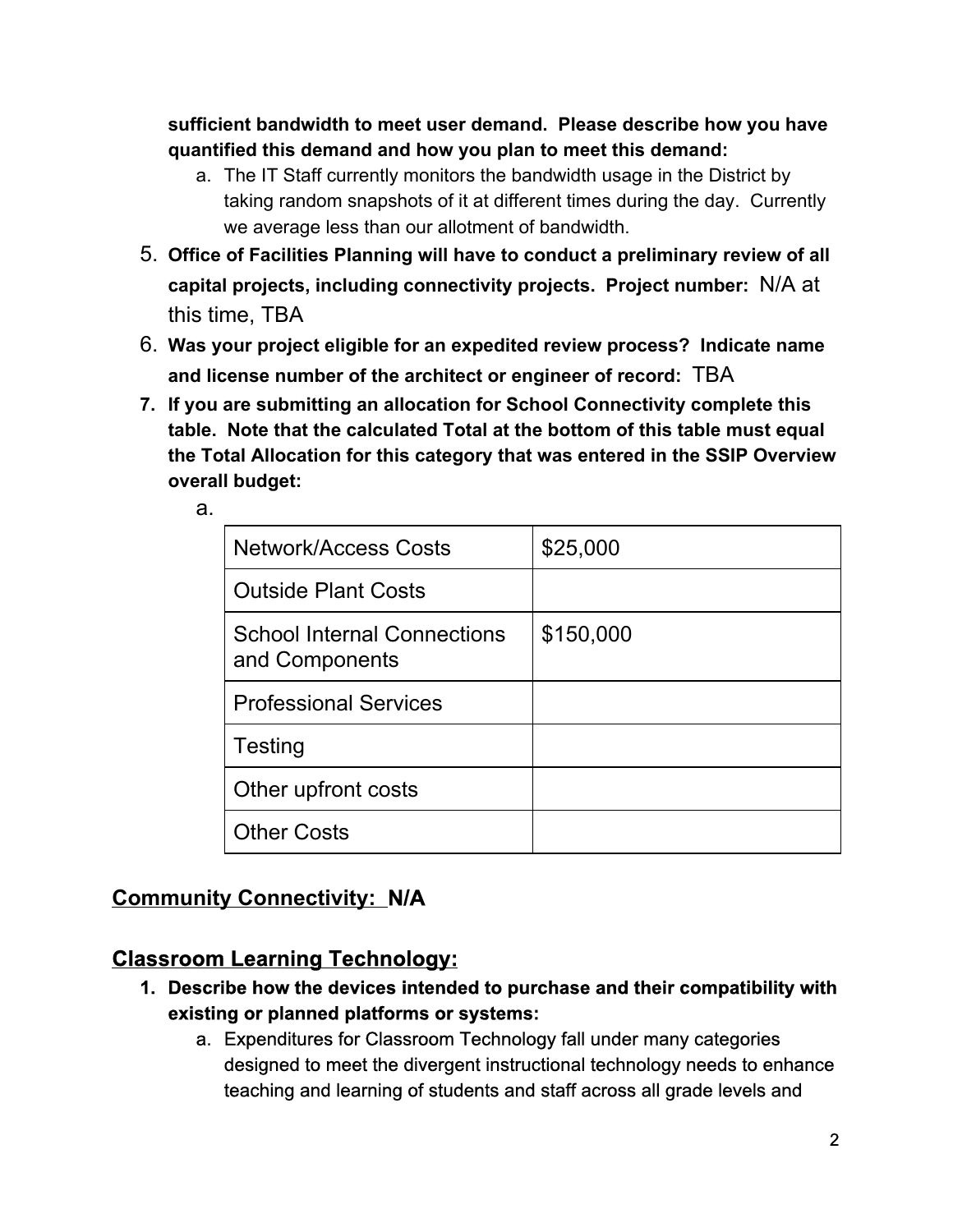content areas. We plan to purchase additional technology that is compatible with our existing 1:1 with Google Chromebooks. Specifications are in 2 below.

#### **2. Describe how the proposed technology purchases will:**

- a. Enhance Differentiated Instruction
	- i. GAFE(Google Apps for Education) by its very nature helps with differentiating instruction. Teachers have worked tirelessly on developing lessons that use the collaborative and assistive features of GAFE to ensure all students are learning appropriately to their level. Formative and summative assessment data is used continuously to ensure gaps in student learning are addressed. Purchases in the SMART Bond Act will expand this through bringing appropriate technology to primary students, allowing greater collaboration with interactive whiteboards, enhance teacher modeling with doc cameras, expand technology course capabilities with CNC router, support upper level science courses with Vernier Data collection devices and expand presentation space and quality for students and staff.
- b. Expand student learning inside and outside the classroom
	- i. GAFE similarly makes learning inside and outside the classroom more engaging. Teachers have learned advanced uses of web based applications and taught each other in many occasions and venues: Google Classroom, Google Hangouts, Flubaroo, Khan Academy, Code.org., collaborative projects with GAFE and many more. Students and staff alike as well as parents report overwhelmingly positive learning enhancements with the 1:1 based on regular surveys. The SMART funds will increase this.
- c. Benefit Students with Disabilities and English language learners
	- i. Special Education staff were part of the district Technology Committee and as such have been an integral part of the development of the plan and for the strategic expenditure of additional funds with this SSIP. Special Education staff have been overwhelmingly pleased with the increase in engagement and learning of special education students with Chromebooks and GAFE. With the SSIP, we have budgeted for and hope to achieve greater access to the general curriculum and further increases in engagement and learning by purchasing adaptive technology.
- d. Contribute to the reduction of other learning gaps that have been identified within the district.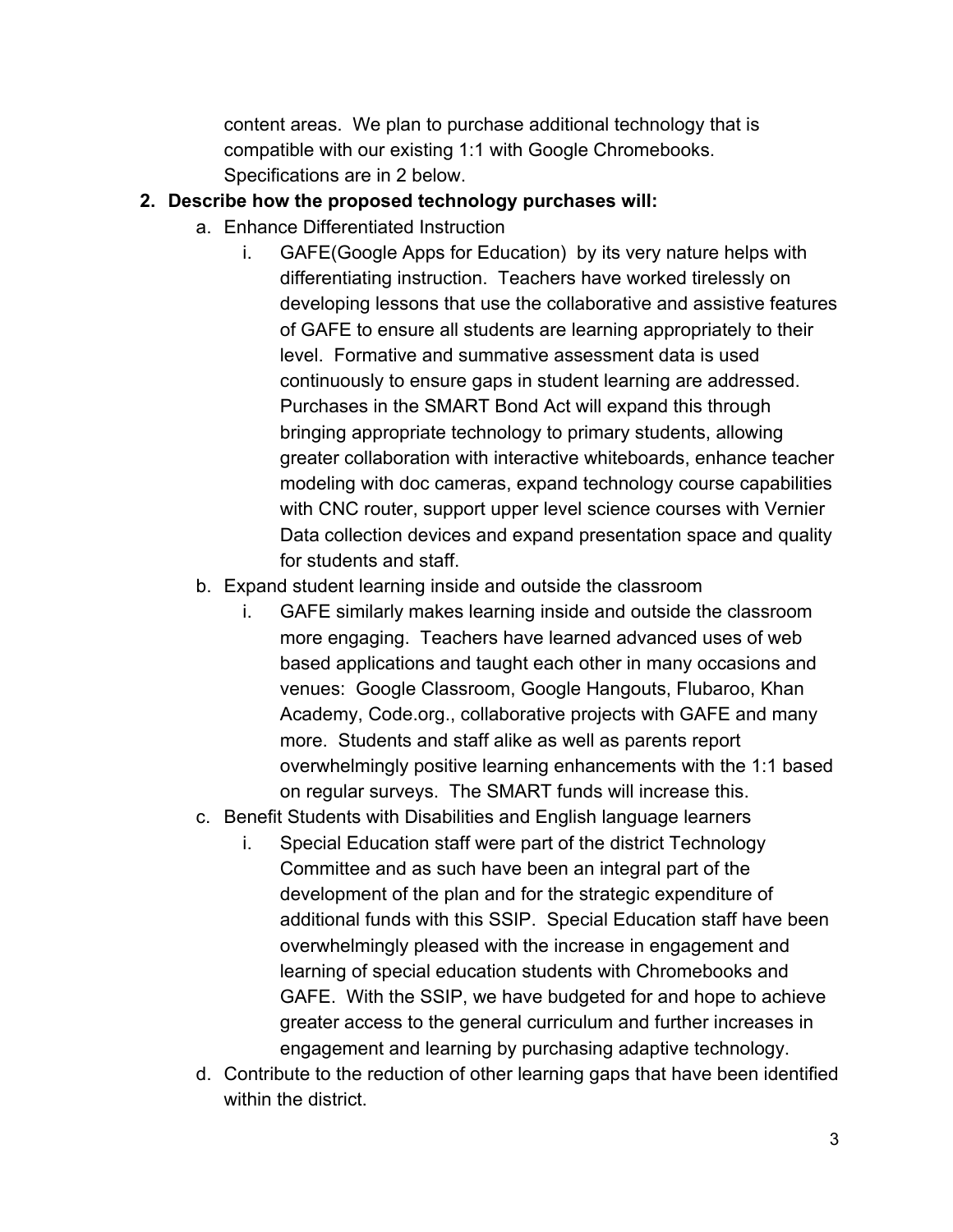- i. Formative and summative assessment data are regularly reviewed (with the use of technology devices) and teachers submit regular instructional plans to ensure learning gaps are addressed with good first teaching. A robust RTI program is in place (with enhanced collaborative capabilities of technology) to plan for intervention of students with consistent gaps in learning. Technology is crucial in meeting individual student needs.
- *e. Note: The expectation is that districts will place a priority on addressing the needs of students who struggle to succeed in a rigorous curriculum. Responses in this section should specifically address this concern and align with the District's Instructional Technology Plan (in particular Question 2 of E. Curriculum and Instruction: "Does the district's instructional technology plan address the needs of students with disabilities to ensure equitable access to instruction, materials and assessments?" and Question 3 of the same section: "Does the district's instructional technology plan address the provision of assistive technology specifically for students with disabilities to ensure access to and participation in the general curriculum?"*
- **3. Briefly describe how the proposed technology purchases will enhance ongoing communication with parents and other stakeholders and help the district facilitate technologybased regional partnerships including distance learning and other efforts.**
	- a. GAFE provides a myriad of methods to improve communication and collaboration. Parents can access assignments and grades directly through the teacher and parent portal. GAFE offers easier communication with parents. In addition, we have offered and will continue to offer parent training in GAFE and Chromebooks to improve communication. Faculty access to their own device allows better homeschool communication. Devices we provide can help parents access our student data management system. Students regularly collaborate with each other and with teachers through use of GAFE which is cloud based so they can collaborate on documents, presentations and sheets real time from anywhere within our closed district intranet. Some teacher have even used Google Hangouts to include absent students in instruction. Further interactive whiteboards will be used to enhance the collaborative features of Chromebooks by their ability to link all the devices in the room so the teacher can demonstrate and also see what each device is working on to keep all on task.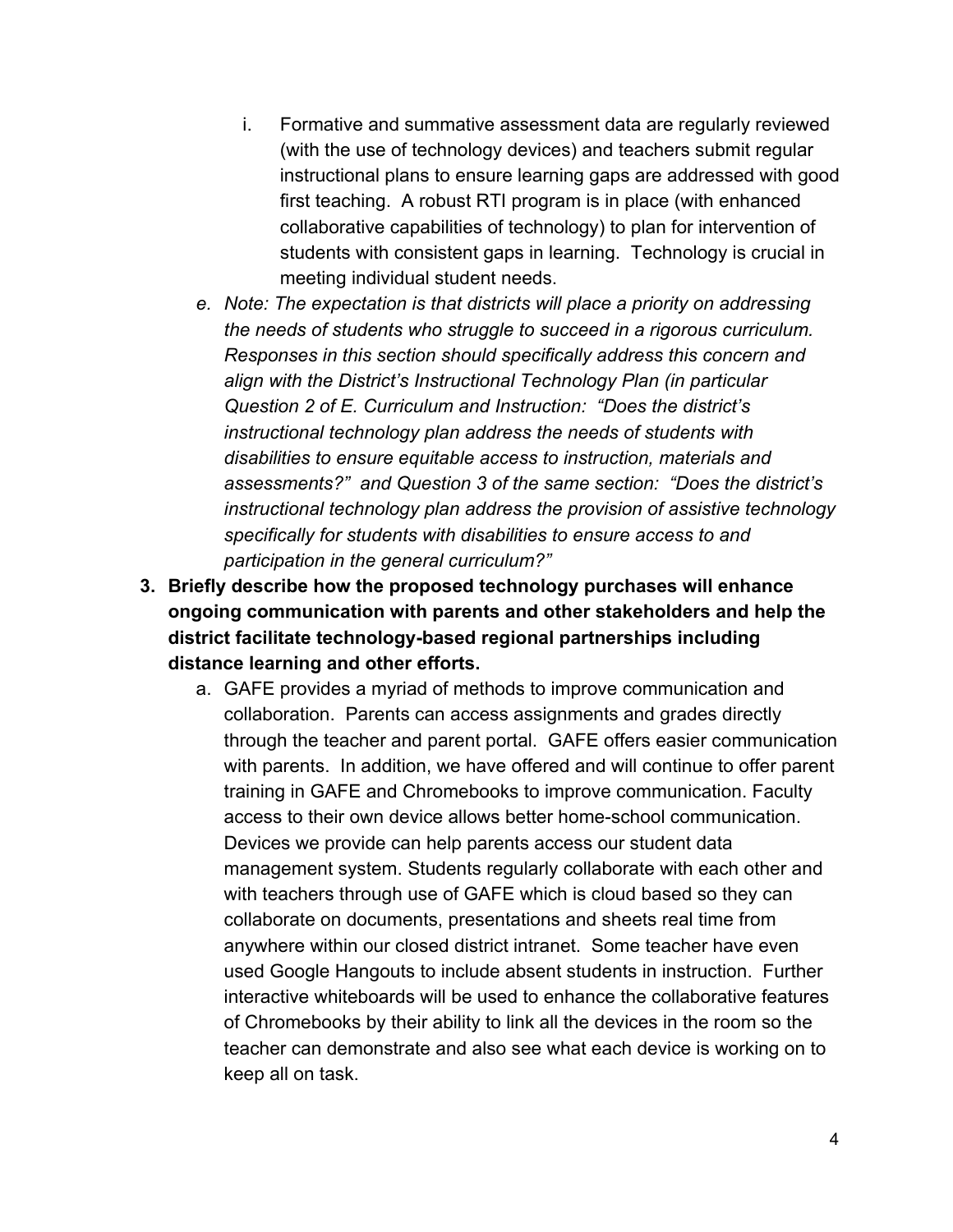- 4. **Describe the district's plan to provide professional development to ensure that administrators, teachers, and staff can employ the technology purchased to enhance instruction successfully.**(Note: This response should be aligned and expanded upon in accordance with your district's response to Question 1 of F. Professional Development of your Instructional Technology Plan: "Please provide a summary of professional development offered to teachers and staff, for the time period covered by this plan, to support technology to enhance teaching and learning. Please include topics, audience, and method of delivery within your summary)
	- a. All Staff and faculty and administration were offered training both basic and advanced on GAFE and advanced features in PD throughout Summer 2014 through Summer 2015, including multiple PD opportunities in 14-15 with Conference Days devoted to instructional technology and teachers teaching teachers strategies to improve teaching and learning. Ongoing PD continues in online and as needed formats this year. With new purchases, training will continue to be offered - we have a Google certified trainer on staff who will work with groups of faculty and staff to train them during the school year and in summer. In addition we will once again offer a Google NYSCATE Summer camp for all staff in Summer 2016.
	- b. Sales reps from interactive whiteboard companies will offer PD as follow up. We are also considering purchasing online, on-demand PD software (outside of SSIP funds) for teachers to maximize use of technology
- **5. Districts must contact the SUNY/CUNY teacher preparation program that supplies the largest number of teachers to request advice on innovative uses and best practices at the intersection of pedagogy and educational technology.**
	- a. This was held on October 15, 2015. Information from that plan is incorporated into PD plans. In addition we have on staff a teacher who teaches at this teacher prep SUNY (SUNY Geneseo) as adjunct faculty.
- **6. To ensure the sustainability of technology purchases made with SMART Schools** funds, districts must demonstrate a long-term plan to maintain **and replace technology purchases supported by the SMART Schools Bond Act funds. This sustainability plan shall demonstrate a district's capacity to support recurring costs of use that are ineligible for SMART Schools Bond Act funding such as device maintenance, technical support, Internet and wireless fees, maintenance of hotspots, staff professional development, building maintenance and the replacement of incidental items. Further, such as a sustainability plan shall include a longterm plan for the replacement of purchased devices and equipment at the end of their useful life with other funding sources.**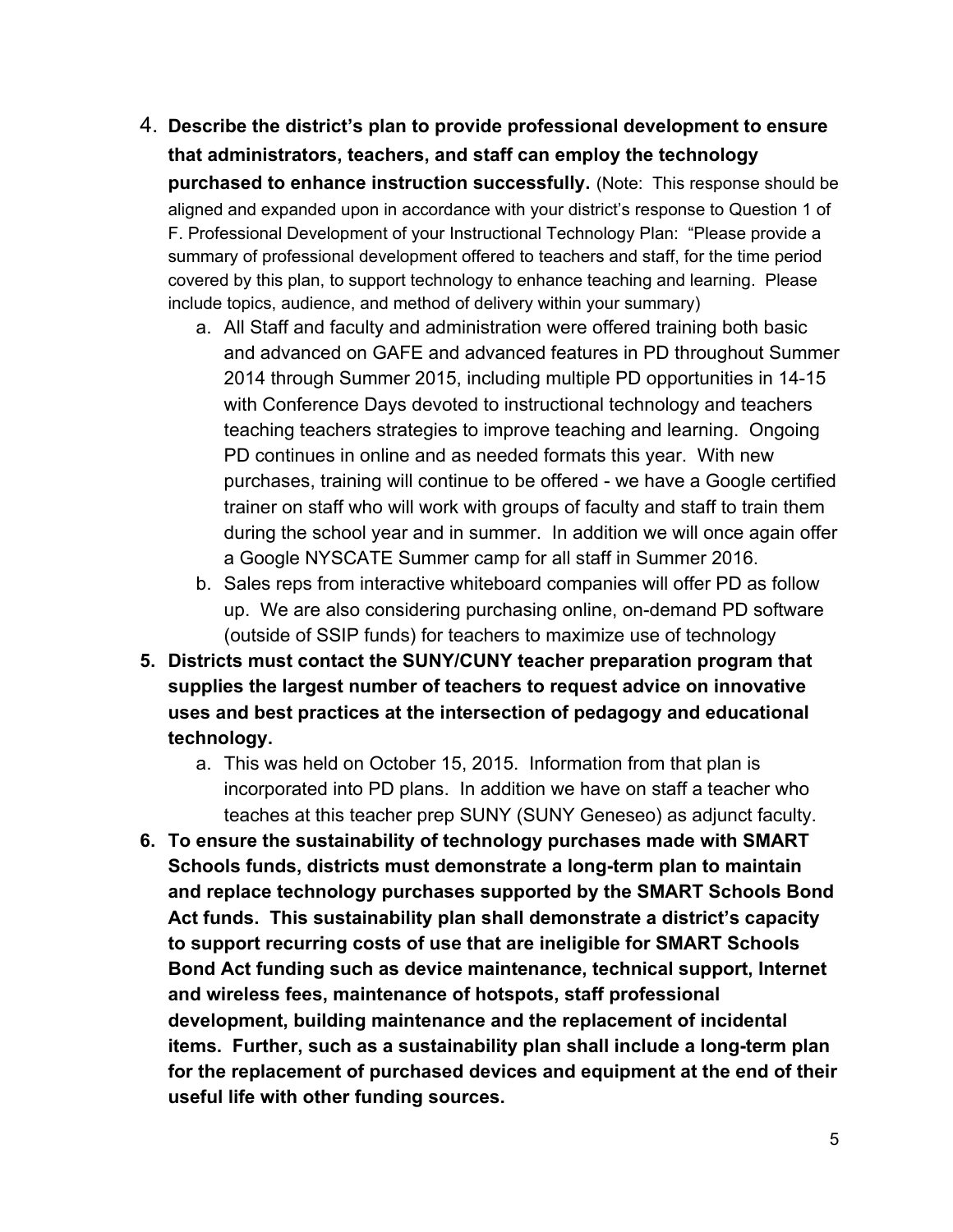- a. The District maintains an extensive replacement plan for all areas of technology and this replacement plan was used in developing this plan. In developing the district's SSIP we looked at how best to leverage state aided hardware funds, BOCES aid on technology purchases, and maintaining a consistent overall technology budget amount supported by district funds. The SSIP will ensure the maintenance of our 1:1 for at least 7 years.
- b. Professional Development is paid for out of our Curriculum Budget for staff PD and will continue to be funded from the District's budget.
- 7. **Districts must ensure that devices purchased with SMART Schools Bond Act funds will be distributed, prepared for use, maintained, and supported appropriately. Districts must maintain detailed device inventories in accordance with generally accepted accounting principles**.
	- a. The Dansville School districts maintains inventory lists that are audited annually. In addition we maintain a device replacement plan for all technology devices. Two IT support personnel maintain devices in good working order, and track damages. Additional staff support distribution and recollection.
- 8. **If you are submitting an allocation for Classroom Learning Technology complete this table.** Note that the calculated Total at the bottom of the table must equal the Total allocation for this category that was entered in the SSIP Overview overall budget.

|                          | Suballocation |
|--------------------------|---------------|
| Interactive Whiteboards  | \$50,000      |
| <b>Computer Servers</b>  |               |
| <b>Desktop Computers</b> |               |
| <b>Laptop Computers</b>  | \$750,000     |
| <b>Tablet Computers</b>  | \$40,000      |
| <b>Other Costs</b>       | \$129,751     |
| <b>Totals</b>            | \$919,751     |

9. Other costs are for assistive technology devices, enhanced projection, equipment for Science and technology classes, networked printers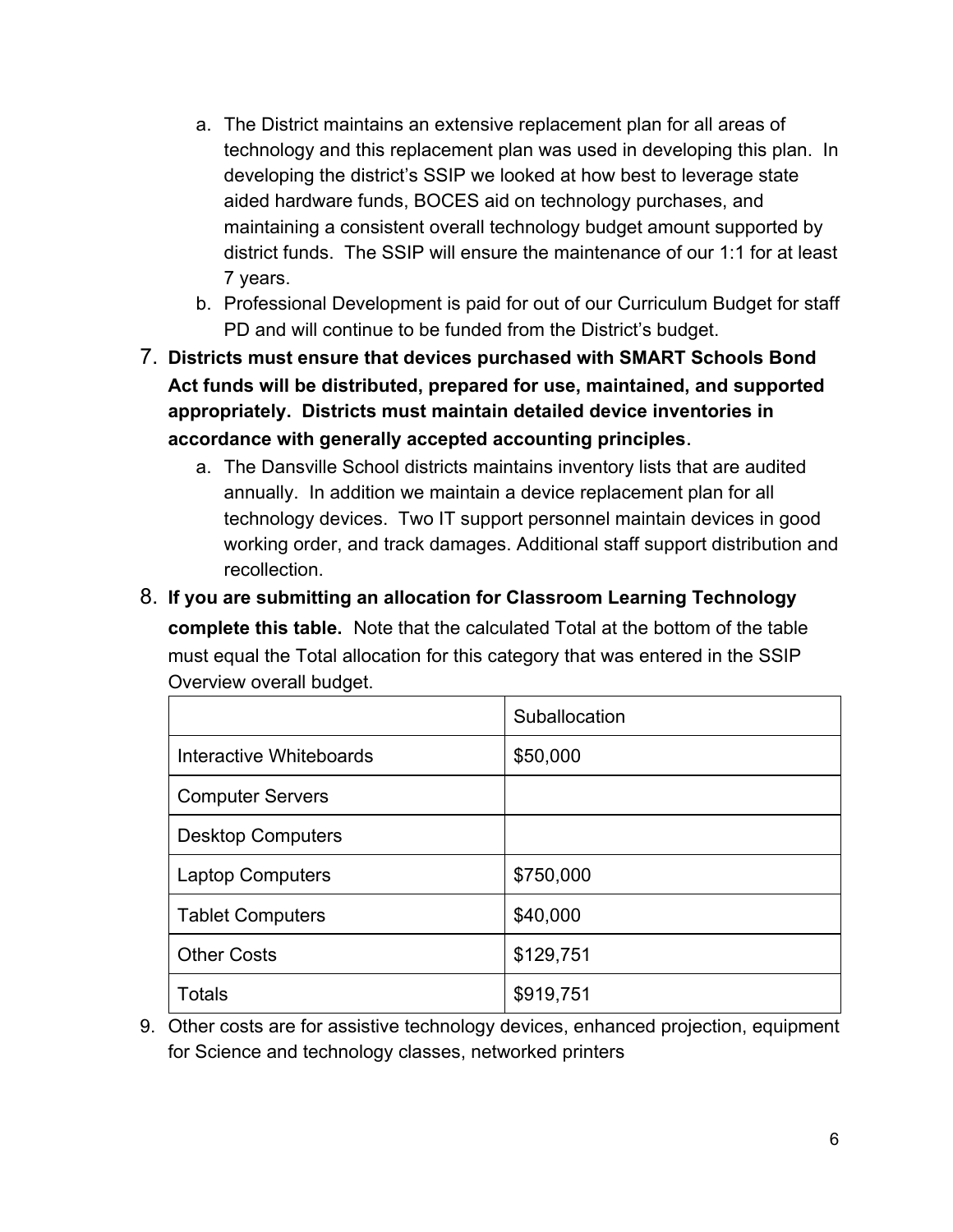#### **Pre-Kindergarten Classrooms:**

- **1. Provide information regarding how and where the district is currently serving prekindergarten students and justify the need for additional space with enrollment projections over 3 years.**
	- a. Currently 70 students are housed in 4 classrooms. Additional space would be utilized to provide OT/PT services to PK students
- **2. Describe the district's plan to construct, enhance, or modernize educational facilities to accommodate prekindergarten program. Such plans must include:**
	- **a. Specific descriptions of what the district intend to do to each space** i. convert office space to Pre-K OT/PT space
	- **b. An affirmation that prekindergarten classrooms will contain a minimum of 900 square feet per classroom;**
		- i. current space meets the requirements for Pre-K classrooms but doesn't provide additional space for related services
	- **c. The number of classrooms involved;**
	- **d. The approximate construction costs per classroom; and** i. Approximate cost is \$200,000
	- **e.** Confirmation that the space is district-owned or has a long-term **lease that exceeds the probable useful life of the improvements**
		- i. Space under consideration is district owned.
- **3. SMART Schools Bond Act funds may only be used for capital construction costs. Describe the type and amount of additional funds that will be required to support ineligible ongoing costs (e.g. instruction, supplies) associated with any additional prekindergarten classrooms that the district plans to add.**
	- a. OT/PT support space will be provided for in UPK grant funds
- **4. All Plans and specifications for the erection, repair, enlargement or remodeling of school buildings in any public school district in the State must be reviewed and approved by the Commissioner. Districts that plan capital projects using their SMART Bond Act funds will undergo a Preliminary Review Process by the Office of Facilities Planning**
	- **a. Project Number:** Not yet submitted
- **5. If you have made an allocation for PreKindergarten Classrooms, complete this table. Note that the calculated Total at the bottom of the table must equal the Total allocation for this category that you entered in the SSIP Overview overall budget.**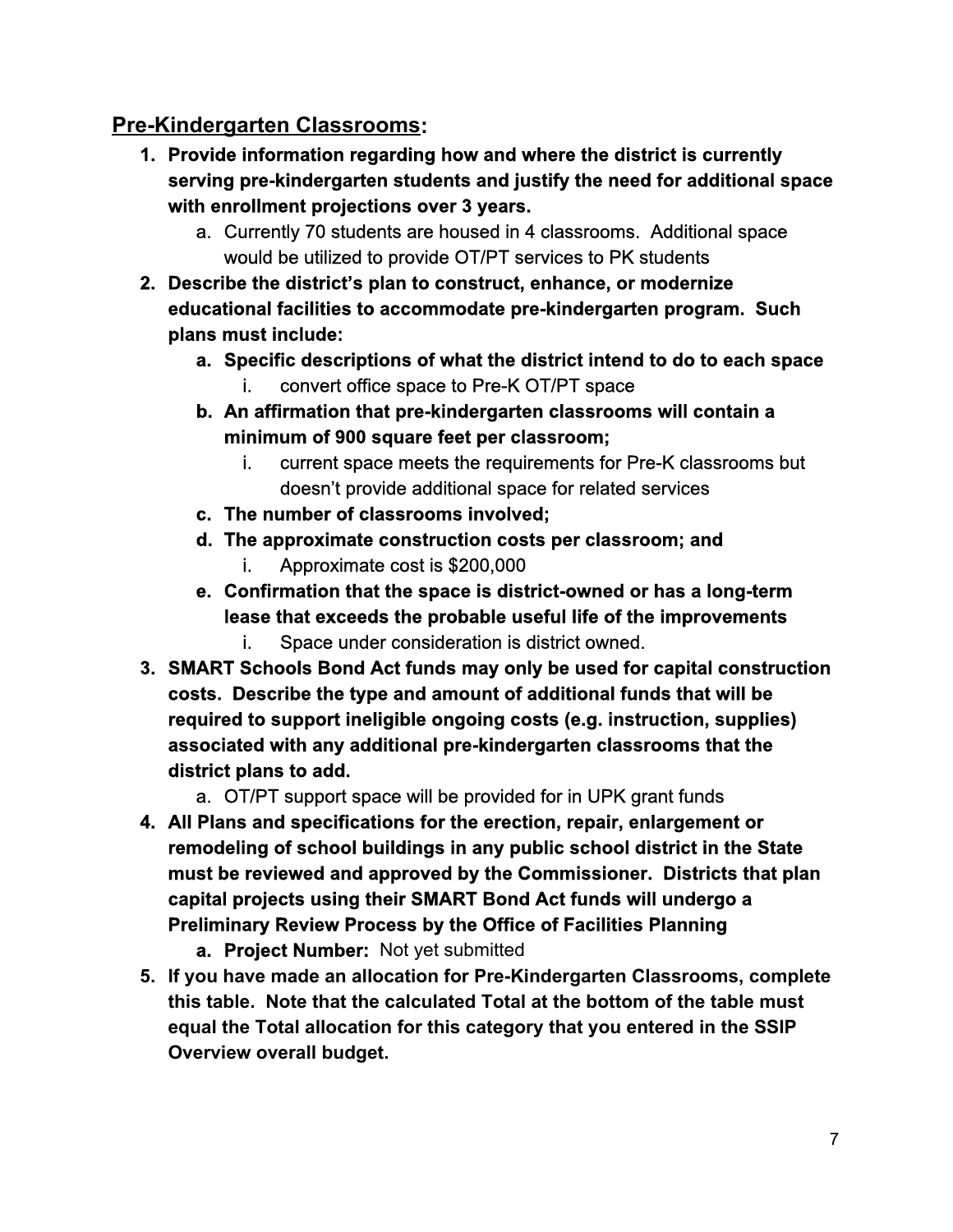|                                                    | Sub-Allocation |
|----------------------------------------------------|----------------|
| <b>Construct Pre-K Classrooms</b>                  |                |
| Enhance/Modernize Educational<br><b>Facilities</b> | \$200,000      |
| <b>Other Costs</b>                                 |                |
| Totals                                             | \$200,000      |

6. Please specify what is included under Other Costs above

## **Replace/Modernize Transportable Classrooms: N/A**

# **High-Tech Security Features:**

- **1. Describe how you intend to use SMART Schools Bond Act funds to install hightech security features in school buildings and on school campuses.**
	- a. Install security cameras at strategic locations across campus.
	- b. Enhance security office in the HS. This may require remodeling current space. This has not yet been determined
- **2. All plans and specifications for the erection, repair, enlargement or remodeling of school buildings in any public school district in the State must be reviewed and approved by the Commissioner. Districts that plan capital projects using their SMART School Bond Act funds will undergo a Preliminary Review Process by the Office of Facilities Planning**
	- a. **Project Number** N/A, not yet determined if this will require Office of Facilities Planning Review
- **3. Was your project deemed eligible for streamlined Review?**
	- a. Not yet determined
	- **b. 3a Districts with streamlined projects must certify that they have reviewed all installations with their licensed architect or engineer of record, and provide that person's name and license number. The licensed professional must review the products and proposed method of installation prior to implementation and review the work during and after completion in order to affirm that the work was codecompliant, if requested.**
- **4. Include the name and license number of the architect or engineer of record.**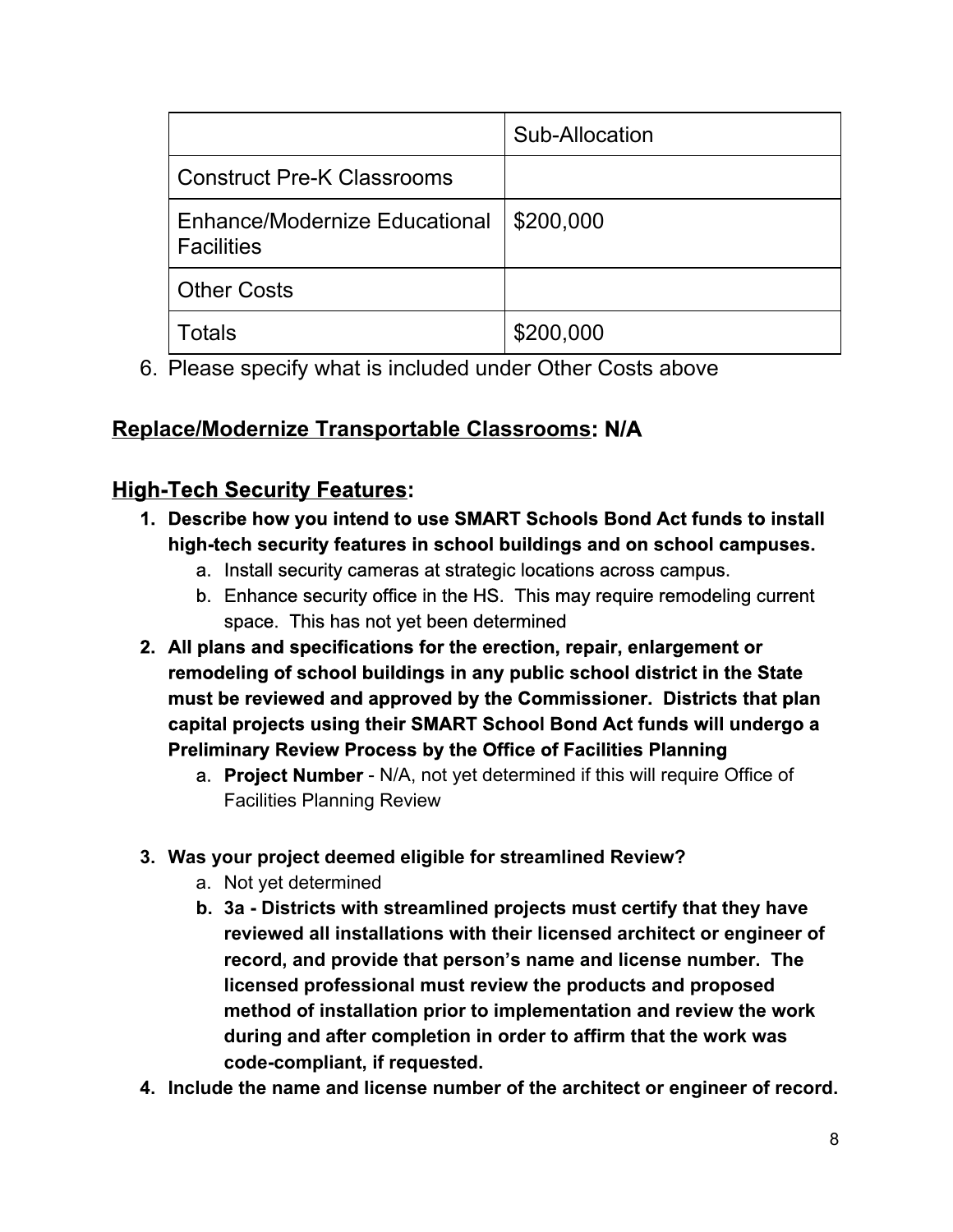- a. N/A at this time
- **5. If you have made an allocation for HighTech Security Features, complete this table. Note that the calculated Total at the bottom of the table must equal the Total allocation for this category that you entered in the SSIP Overview overall budget.**

|                                                                                | Sub-Allocation |
|--------------------------------------------------------------------------------|----------------|
| <b>Capital-Intensive Security Project</b><br>(Standard Review)                 |                |
| <b>Main Entrance Electronic Security</b><br><b>System (Streamlined Review)</b> |                |
| Main Entrance Entry Control System<br>(Streamlined Review)                     |                |
| Approved Door Hardening Project<br>(Streamlined Review)                        |                |
| <b>Other Costs</b>                                                             | \$150,000      |
| Totals:                                                                        | \$150,000      |

- **6. Please specify what is included under Other Costs Above:**
	- a. Completion of installation of Security Cameras from former Capital **Projects**
	- b. Enhance Security Office in HS

#### **From the Dansville Technology Plan:**

- I. Instructional Technology Goals
	- A. Monitor, Direct and Manage Comprehensive Computer Technology Integration
	- B. Build Upon and Advance Student, Teacher, Administrator and Community Technology Skills, including increased Engagement and Digital Infusion
	- C. Advance Plans for Technology/STEM opportunities
	- D. Infuse and Advance Digital Integration, moving toward less reliance on paper
	- E. Define, Plan and Promote Digital Citizenship
- II. **Contact for Comments**

## **1. Paul Alioto, Superintendent 284 Main Street, Dansville, NY 14437 5853354000, Ext 2303**

## **Other:**